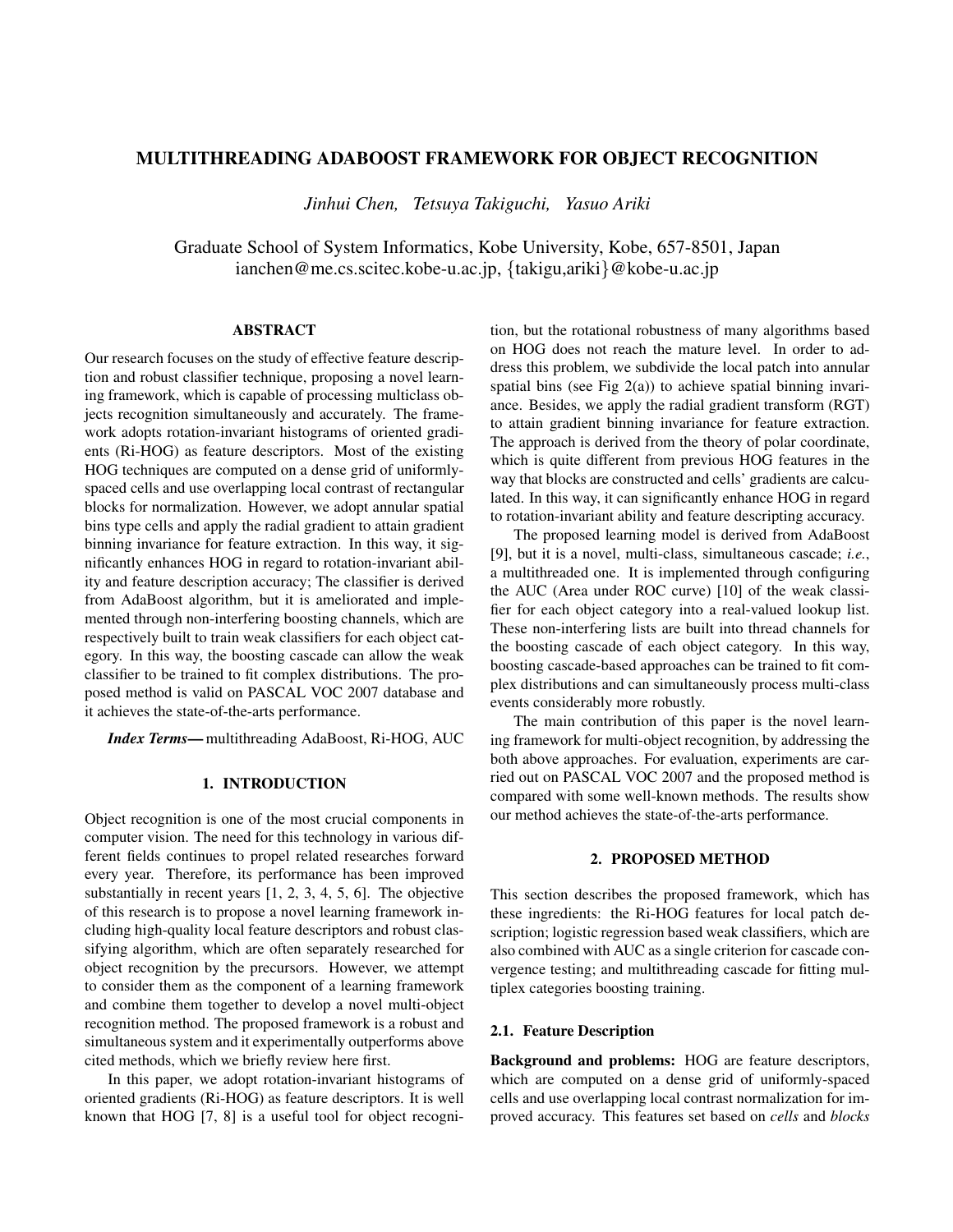

Fig. 1. Analyzing the robustness of conventional HOG descriptors in regard to image rotation.

representation system is widely used in object detection, especially human detection. The describing ability of HOG features set outperforms many existing features [8], however, its robustness against image rotation does not reach maturity. Here one direct evidence is that the HOG feature is seldom applied to object tracking or image retrieval successfully. Giving a more scientific reason, see Fig. 1 for an example. Supposing Fig. 1(a) is an image with HOG block size, there are 4 cells in the block. Fig. 1(b) is an image of Fig. 1(a) after making a quarter turn. HOG features are extracted from the two images individually. If the histogram of oriented gradients obtained from the regions 1, 2, 3, and 4 are severally denoted as  $x_1$ ,  $x_2$ ,  $x_3$ ,  $x_4$ , then, the HOG features extracted from Fig. 1(a) and Fig. 1(b) are  $(x_1, x_2, x_3, x_4)$ and  $(x_3, x_1, x_4, x_2)$  respectively. This means that the rotation of image accompanies easily with the change of its HOG descriptors. Hence, we have to substantially enhance the robustness of HOG descriptors. Otherwise applications of HOG features will be limited in some narrow ranges.

Our approach: Now, the question is how to significantly improve the robustness of conventional HOG. In this paper, we use annular spatial cells to replace rectangular ones, furthermore, these cells are computed on a dense radial gradients as feature descriptors to achieve the goal of making HOG be rotation-invariant. How to calculate these descriptors? See Fig. 2(b),  $\forall$  point p in circle c, the task is to compute the radial gradient magnitude of point  $p(x, y)$ . Decompose vector g into its local coordinate system as  $(g^T r, g^T t)$ , by projecting  $q$  into the  $r$  and  $t$  orientations as shown in Fig. 2(b). Because the component vectors of  $g$  in  $r$  and  $t$  orientations can be obtained by  $r = \frac{p-c}{\|p-c\|}$  and  $t = R_{\frac{\pi}{2}}r$  quickly, and we can obtain the gradient g easily on the gradient filter. In addition,  $R_{\theta}$  is the rotation matrix by angle  $\theta$ .

The radial gradient is derived from Takacs *et al.*'s approach [11]. Nevertheless, since Takacs *et al.* focus on image tracking applications, the speed is more important, they use Approximate RGT and ROC curve to compute the feature descriptors [11]. However, in so doing, it will decrease the distinctiveness of feature descriptors for recognition applications. In order to keep the distinctiveness of feature descriptors for recognition application, we do not follow Takacs



Fig. 2. Illustration of rotation-invariant HOG descriptors.

*et al.*'s way to abandon gradient magnitudes, cells, and blocks representation system. Therefore, essentially, the Ri-HOG is an improved HOG feature, but Takacs *et al.*'s method is a novel and excellent feature representation method for image tracking applications, which cannot be considered as a type of HOG feature. Ri-HOG persists and develops the discriminative representation of conventional HOG features. Meanwhile, it also can significantly enhance the descriptors in regard to rotation-invariant ability. Simply, we use the following four steps to extract Ri-HOG descriptors:

1. Subdivide the local patch into annular spatial cells as shown in Fig.  $2(a)$ ;

2. Calculate RGT  $(g^T r, g^T t)$  of each pixel in the cell;

3. Calculate the gradient magnitude and the orientation of RGT using the Eq. 1:

$$
M_{GRT}(x, y) = \sqrt{(g^T r)^2 + (g^T t)^2},
$$
  
\n
$$
\theta(x, y) = \arctan \frac{g^T t}{g^T r};
$$
\n(1)

4. Accumulating the gradient magnitude of radial gradient for each pixel over the annular spatial cells into 9 bins, which are separated according to the orientation of radial gradient. In this way, we can extract the feature descriptors from a dense annular spatial bin of these uniformly spaced cells.

Block normalization: We tried all of 4 normalization approaches listed by Dalal *et al* in [7]. In practice,  $L_2 - Hys$ ,  $L_2$  normalization followed by clipping is shown working best. The recognition template is  $100 \times 100$  with 10 cells and each cell includes 9 bins. It allows the feature patch size ranging from  $50 \times 50$  pixels to  $100 \times 100$  pixels. We slide the patch over the recognition template with 5 pixels forward to ensure enough feature-level difference. We further allow different aspect ratio for each patch (the ratio of width and height). The descriptors are extracted according to the order from the inside to the outside of cells. Hence, concatenating features in 10 cells together yield a 90-dimensional feature vector.

Now, we still have the question why this feature is rotation-invariant. As shown in Fig. 2 (b), assuming the local patch has been rotated by an any angle  $\theta$ . It generates a new gradient system: point  $p \rightarrow p'$ ,  $R_{\theta}p = p'$ ;  $R_{\theta}r =$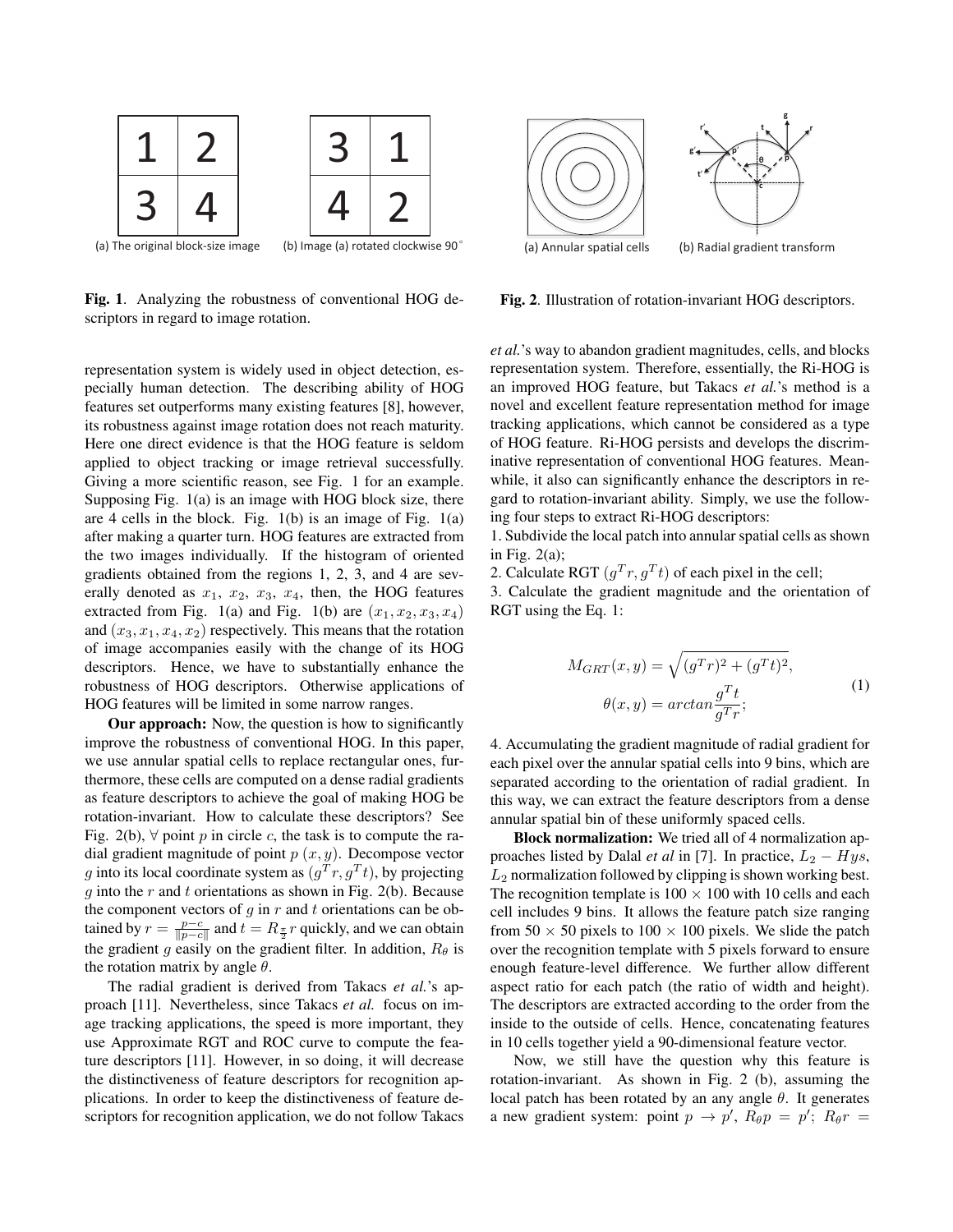$r'$ ;  $R_{\theta}t = t'$ ;  $R_{\theta}g = g'$ . We can verify the coordinates of the gradient in point p' can be expressed by  $(g^T r, g^T t)$ :

$$
(g'^T r', g'^T t') = ((R_{\theta}g)^T R_{\theta}r, (R_{\theta}g)^T R_{\theta}t)
$$
  
= 
$$
(g^T R_{\theta}^T R_{\theta}r, g^T R_{\theta}^T R_{\theta}t)
$$
  
= 
$$
(g^T r, g^T t).
$$
 (2)

All rotated points in the local patch also can obtain their coordinates of the gradient from the corresponding original points, because all gradients are rotated by the same angle  $\theta$ , they are one-to-one mapping. Thus, the set of gradients on any given circle or annular spatial bin centered around the patch is invariant.

### 2.2. Weak Classifier Construction

In our previous work [12], we have proposed a look up table model to make AdaBoost be able to train multi-class classifiers simultaneously. But the probability model for the weak classifier was simply calculated on Gaussian function based on Haar-like feature distribution. These lead to low boosting convergence speed and accuracy. In this paper, we build a weak classifier over each local patch described by the Ri-HOG descriptor, and pick optimum patches in each boosting iteration from the patch pool. Meanwhile, we construct the weak classifier for each local patch by logistic regression to fit our classifying framework, due to its linear classifier with probability. Given a HOG feature F over local patch, logistic regression defines a probability model:

$$
P(q|\mathbb{F}, \mathbf{w}) = \frac{1}{1 + exp(-q(\mathbf{w}^T \mathbb{F} + b))},
$$
 (3)

when  $q = 1$  means the trained sample is the positive sample of current class,  $q = -1$  means negative samples, w is a weight vector for the model, and  $b$  is a bias term. We will train the classifiers on local patches from large-scale dataset. Assuming in each boosting iteration stage, there are  $K$  possible local patches, which are represented by Ri-HOG feature F, each stage is a boosting training procedure with logistic regression as weak classifiers. In that way, the parameters can be found via minimizing the objective,

$$
\sum_{k=1}^{K} \log(1 + \exp(-q_k(\mathbf{w}^T \mathbb{F}_k + b))) + \lambda \|\mathbf{w}\|_p.
$$
 (4)

 $\lambda$  denotes tunable parameter for the regularzation term, and  $\|\mathbf{w}\|_p$  means  $L_p$  norm of the weight vector,  $p = 1$  or 2 [13]. We can solve this question on open source LIBLINEAR [13].

#### 2.3. Multithreading Cascade Implementation

In this paper, we have ameliorated our previous approach [12] using the AUC of the weak classifier and construct multithreaded type training channels to train multi-class classifiers

simultaneously. Indeed, our multithreading cascade algorithm is a good way to implement Real AdaBoost [14, 15]. Generally, the variants of Real AdaBoost are the same with Gentle AdaBoost [16], namely, the base learner fits a regression function over training data, and outputs a real value. Assuming there are M object categories in the training sample set, given weak classifiers  $h_i^{(n)}$  for category i object, the strong classifier is defined as  $H_i^{(N)}(\mathbb{F}) = \frac{1}{N} \sum_{n=1}^{N} h_i^{(n)}(\mathbb{F})$ .

Assuming there are total  $N$  boosting iteration rounds, in the round *n*, we will build *K* weak classifiers  $[h_i^{(n)}(\mathbb{F}_k)]_{k=1}^K$ for each local patch in parallel from the boosting sample subset. Meanwhile, we also test each model  $h_i^{(n)}(\mathbb{F}_k)$  in combination with previous  $n - 1$  boosting rounds. In other words, we test  $H_i^{(n-1)}(\mathbb{F}) + h_i^{(n)}(\mathbb{F}_k)$  for  $H_i^{(n)}(\mathbb{F})$  on the all training samples, and each test model will produce a highest AUC score [10, 17]  $J(H_i^{(n-1)}(\mathbb{F}) + h_i^{(n)}(\mathbb{F}_k))$ . *i.e.*,

$$
S_i^{(n)} = \max_{k=1,\cdots K} J(H_i^{(n-1)}(\mathbb{F}) + h_i^{(n)}(\mathbb{F}_k)).
$$
 (5)

This procedure is repeated until the AUC score is converged, or the designed number of iterations  $N$  is reached. Then, the selected  $S_i$  is set as a threshold to generate an AUC score pool, which contains the values of  $J(H_i^{(n-1)}(\mathbb{F}) +$  $h_i^{(n)}(\mathbb{F}_k)) \geq 0.8 \times S_i$ . In this way, it will build an AUC score pool for each one class of object.

In order to learn multi-class classifiers simultaneously, we adopt these AUC data to construct independent channels for boosting learning. The details are summarized as follows:

1. Assuming AUC score pools have been normalized to [0, 1], we divide the range into  $M$  sub-range bins. Each bin corresponds to a channel ID. In this way, we can obtain a channel ID set **C** = { $bin_j = \{\frac{(j-1)}{M}, \frac{j}{M}\}\$  j = 1, ⋅ ⋅ ⋅ , M}. In each channel, we will build an independent boosting model for training the classifiers of a corresponding object category; 2. Set  $u = S_i(\mathbb{F}, x)$  and define the weak classifier  $h_i(x)$  as

$$
\textbf{if } u \in \mathbf{C} \text{ and } x \in \{category \text{ } i \text{ samples} \}, \tag{6}
$$

$$
then h_i(x) = 2P(q|\mathbb{F}, \mathbf{w}) - 1.
$$

These will guarantee the precision of  $h$  is more than 0.5; 3. Given the characteristic function

follows:

$$
B^{(j,i)}(u, \mathbf{Y}) = \begin{cases} 1 & u \wedge \mathbf{Y} = i \\ 0 & otherwise \end{cases}, \tag{7}
$$

where  $i \in Y$ , and Y is defined as the label set of those categories that the classifier  $h$  can recognize. This function is used to check and ensure the categories among the channel, classifier and sample are consistent;

4. Covering the characteristic function, finally, we can formally express the weak classifier as:

$$
h(\mathbb{F}) = \sum_{j=1}^{M} \sum_{i=1}^{M} (2P(q|\mathbb{F}, \mathbf{w}) - 1) B^{(j,i)}(u, \mathbf{Y}).
$$
 (8)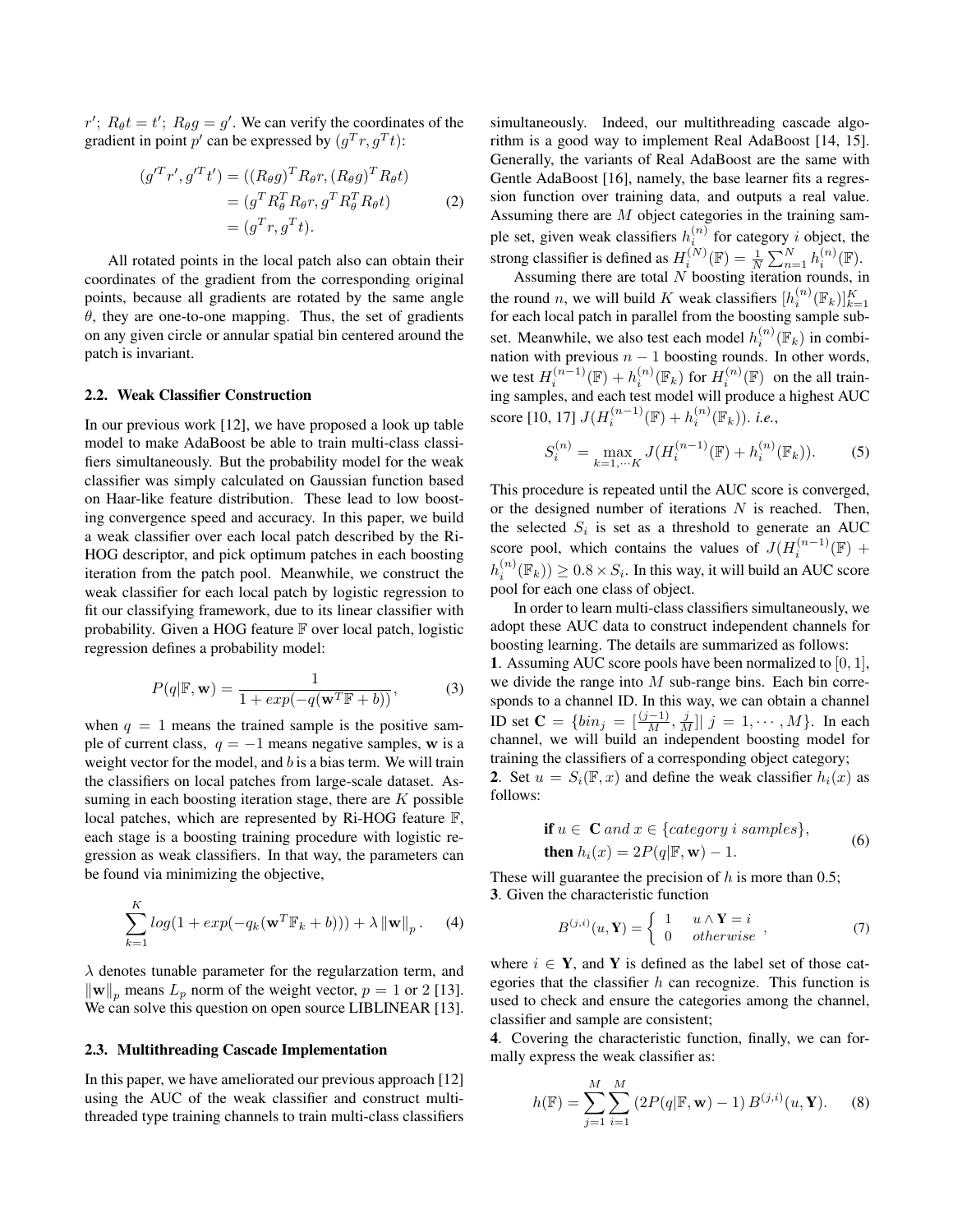Table 1. Comparison with state-of-the-art methods on PASCAL VOC 2007 database.

|                | Accuracy of different object-category items $(\%)$ |  |  |  |  |  |  |  |  |  |  |  |  |  |                                                                                                          |  |      |  |                                                                                                         |
|----------------|----------------------------------------------------|--|--|--|--|--|--|--|--|--|--|--|--|--|----------------------------------------------------------------------------------------------------------|--|------|--|---------------------------------------------------------------------------------------------------------|
|                |                                                    |  |  |  |  |  |  |  |  |  |  |  |  |  | plane<br>bike<br>boat dog car<br>cow dog borse<br>horse plant plant                                      |  | rain |  |                                                                                                         |
| <b>UCI</b> [1] |                                                    |  |  |  |  |  |  |  |  |  |  |  |  |  | 28.8 56.2 3.2 14.2 29.4 38.7 48.7 12.4 16.0 17.7 24.0 11.7 45.0 39.4 35.5 15.2 16.1 20.1 34.2 35.4 27.1  |  |      |  |                                                                                                         |
| <b>DPM</b> [6] |                                                    |  |  |  |  |  |  |  |  |  |  |  |  |  | 33.2 60.3 10.2 16.1 27.3 54.3 58.2 23.0 20.0 24.1 26.7 12.7 58.1 48.2 43.2 12.0 21.1 36.1 46.0 43.5 33.7 |  |      |  |                                                                                                         |
| LEO[2]         |                                                    |  |  |  |  |  |  |  |  |  |  |  |  |  |                                                                                                          |  |      |  | 29.4 55.8 9.4 14.3 28.6 44.0 51.3 21.3 20.0 19.3 25.2 12.5 50.4 38.4 36.6 15.1 19.7 25.1 36.8 39.3 29.6 |
| <b>DSO</b> [4] |                                                    |  |  |  |  |  |  |  |  |  |  |  |  |  | 32.5 60.1 11.1 16.0 31.0 50.9 59.0 26.1 21.2 26.5 25.4 16.4 61.7 48.3 42.2 16.1 28.2 30.1 44.6 46.3 34.7 |  |      |  |                                                                                                         |
| CA[3]          |                                                    |  |  |  |  |  |  |  |  |  |  |  |  |  | 34.5 61.1 11.5 19.0 22.2 46.5 58.9 24.7 21.7 25.1 27.1 13.0 59.7 51.6 44.0 19.2 24.4 33.1 48.4 49.7 34.8 |  |      |  |                                                                                                         |
| HoPS [5]       |                                                    |  |  |  |  |  |  |  |  |  |  |  |  |  | 37.0 60.7 11.2 18.6 27.8 54.5 59.1 26.9 20.5 25.8 29.0 15.3 59.9 49.8 43.0 13.4 23.2 38.4 48.8 45.1 35.4 |  |      |  |                                                                                                         |
| Ours           |                                                    |  |  |  |  |  |  |  |  |  |  |  |  |  | 32.6 61.5 5.6 11.3 26.1 54.5 61.7 15.2 20.0 16.2 25.8 12.5 59.5 52.2 47.1 10.6 19.7 20.1 52.0 50.1 37.9  |  |      |  |                                                                                                         |

Using the above approaches, M independent channels can be constructed. Meanwhile, the classifier category is able to be judged and auto-selected into the related channel. In this way, we can train the classifiers of each expression simultaneously in its training channel via boosting cascade. In order to improve boosting convergence speed and accuracy, we do not use the source code of Open CV, but using the released codes of Li *et al*'s cascade model to adopt Ri-HOG and implement our boosting cascade in each channel.

### 3. EXPERIMENTS

Databases and Implementation Details: Our framework is implemented in C++ on the PC with Core i7-2600 3.40 GHz CPU and 8 GB RAM. In this paper, experiments are evaluated on PASCAL VOC 2007 dataset [18], which includes 9,963 images of 20 different object classes, containing 5,011 training images and 4,952 testing images. It is the most popular dataset for object detection/recognition and many evaluation experiments of state-of-the-art methods are carried out on it. But note that it is very difficult to improve the results on this dataset. The latest top results are only slightly different.



Fig. 3. Top-2 patches picked by training procedure in the redgreen order: (a) the example on car object (c) the example on people task (b) the picked image regions of (a) and (b) described by our Ri-HOG descriptors.

Experimental results The proposed method used 265 minutes to converge at the  $12th$  boosting iteration stage. The cascade detector generated 5, 994 classifiers of all 20 categories. Only needing to evaluate average 1.3 patches per window (the example is illustrated in Fig 3), the classifier can recognize one object category. On the contrary, 8-bin T2 SURF feature [19, 20] needs average 3 patches; Our previous work [12] requires average 37.3 Haar-like feature patches per window. Hence, the description ability of Ri-HOG efficiently outperforms the other local features on our framework. But the reason why we have to develop Ri-HOG as the feature of our framework is not only the describing efficiency, but also that it dominates others on the accuracy: the mean average precision (mAP) of Ri-HOG, the conventional HOG, SURF, SIFT [21], Haar-like on PASCAL VOC 2007 dataset are 37.9%, 28.1%, 24.6%, 29.4% and 19.7% respectively. Indeed, the proposed framework with SIFT features also can obtain quite good recognition results. However the SIFT's version is not the ideal one, because its recognition speed is only 16 frames per second (FPS), which would limit some real-scene applications.

In Table 1, experimental results are carried out on comparisons of our approach and six state-of-the-art methods, *i.e.*, UCI [1], DPM [6], LEO [2], DSO [4], CA [3], HoPS [5]. Our method achieves the mAP of 37.9%, which is highly competitive to these methods 27.1% [1], 33.7% [6], 29.6% [2], 34.7% [4], 34.8% [3], 35.4% [5]. Therefore, the proposed framework reaches the state-of-the-art performance. In addition, the average recognition speed of the proposed framework can reach 42.8 FPS.

#### 4. CONCLUSIONS

In this paper, we have proposed a novel cascade framework for multiclass objects recognition. The main contribution of this paper is that we present a novel variant of HOG, which has a simple feature extraction system and robust feature descriptors. This is important to those with closely related research interests. Meanwhile, we have developed AdaBoost for simultaneously and robustly computing, which can extend the application range of cascade. About the further work, we will try to apply Ri-HOG to image retrieval; and we also attempt to study the question of further reducing cascade stages and descriptors extracting speed, which would help to improve the boosting convergence speed.